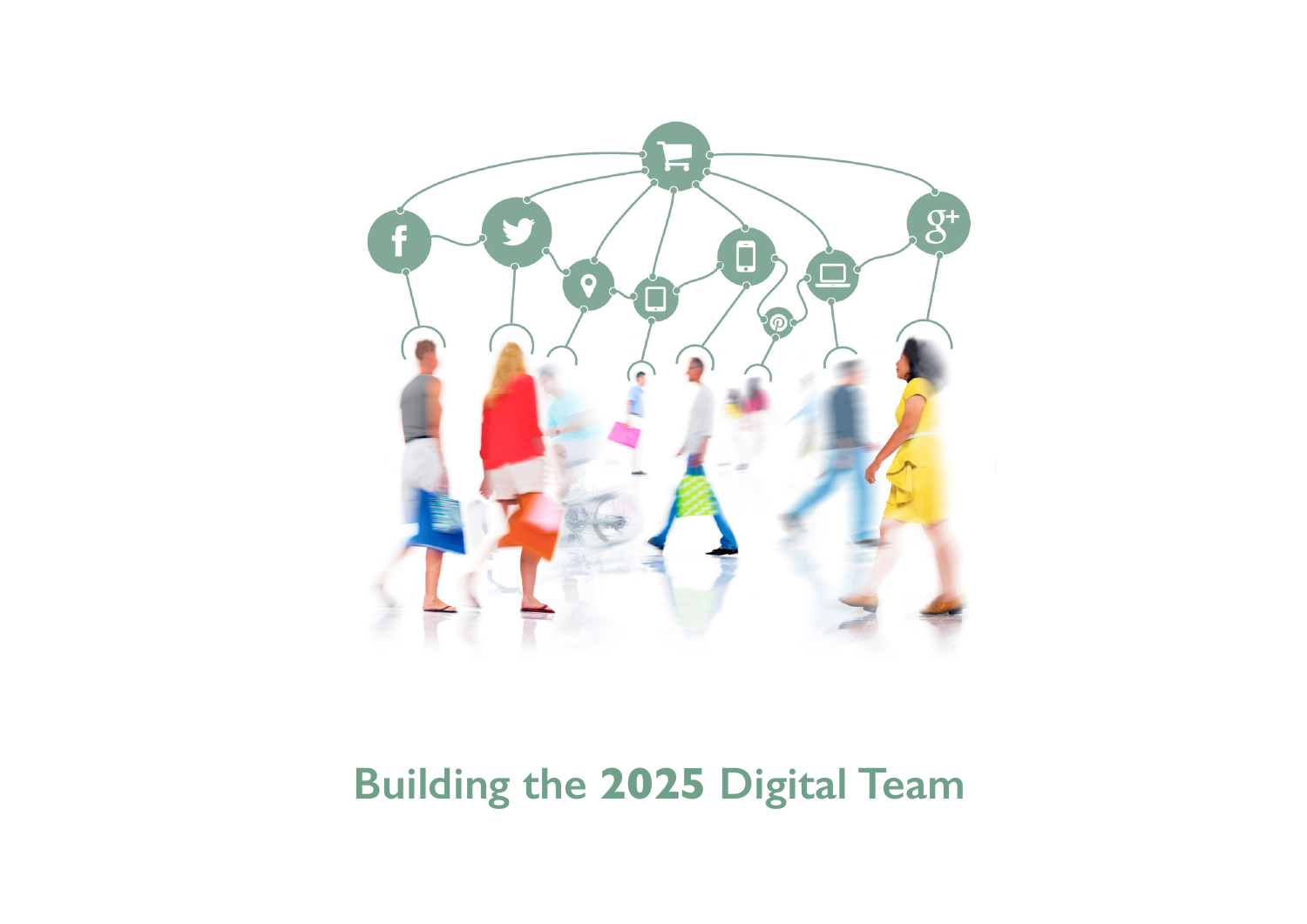### **Contents**



| 1.             | Leadership                   |
|----------------|------------------------------|
| 2.             | <b>Engine Room</b>           |
| 3.             | The "3 keys!"                |
| $\overline{4}$ | Culture                      |
| 5.             | Talent finding and retention |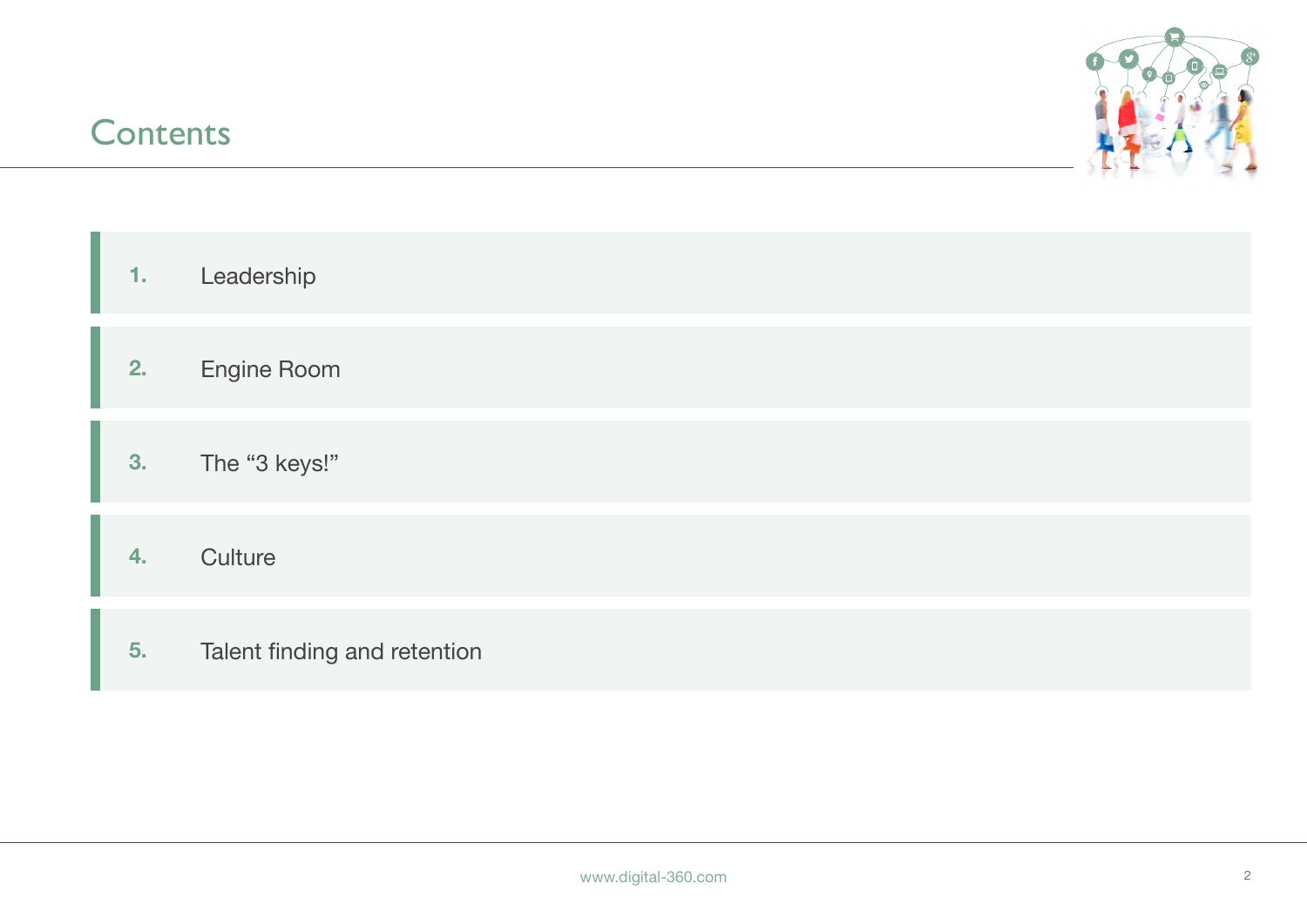

### **Chief Digital Officer: Alternative profiles**

| Internal Champion: | • Digital centre of excellence<br>Point of reference |  |
|--------------------|------------------------------------------------------|--|
|                    |                                                      |  |

| <b>2.</b> Multi-channel Head: | $\sim$ Consistency in customer marketing, product and pricing across all channels |  |
|-------------------------------|-----------------------------------------------------------------------------------|--|
|                               |                                                                                   |  |

| <b>Head of Business</b><br>Transformation: | • Deploying new technologies to transform processes, e.g. automated self-serve, real time<br>data analysis and speed to market |
|--------------------------------------------|--------------------------------------------------------------------------------------------------------------------------------|
|                                            |                                                                                                                                |

| 4. NewCo CEO: | $\blacktriangleright$ New venture(s) to exploit FinTech in an agile way |
|---------------|-------------------------------------------------------------------------|
|               |                                                                         |

| Enabling Customers to have same experience across desktop, mobile, call centre and branch<br><b>5. Chief Customer Officer:</b><br>• Enabling Company to have single view of their customers e.g. real time data, joined up<br>across channels |  |
|-----------------------------------------------------------------------------------------------------------------------------------------------------------------------------------------------------------------------------------------------|--|
|-----------------------------------------------------------------------------------------------------------------------------------------------------------------------------------------------------------------------------------------------|--|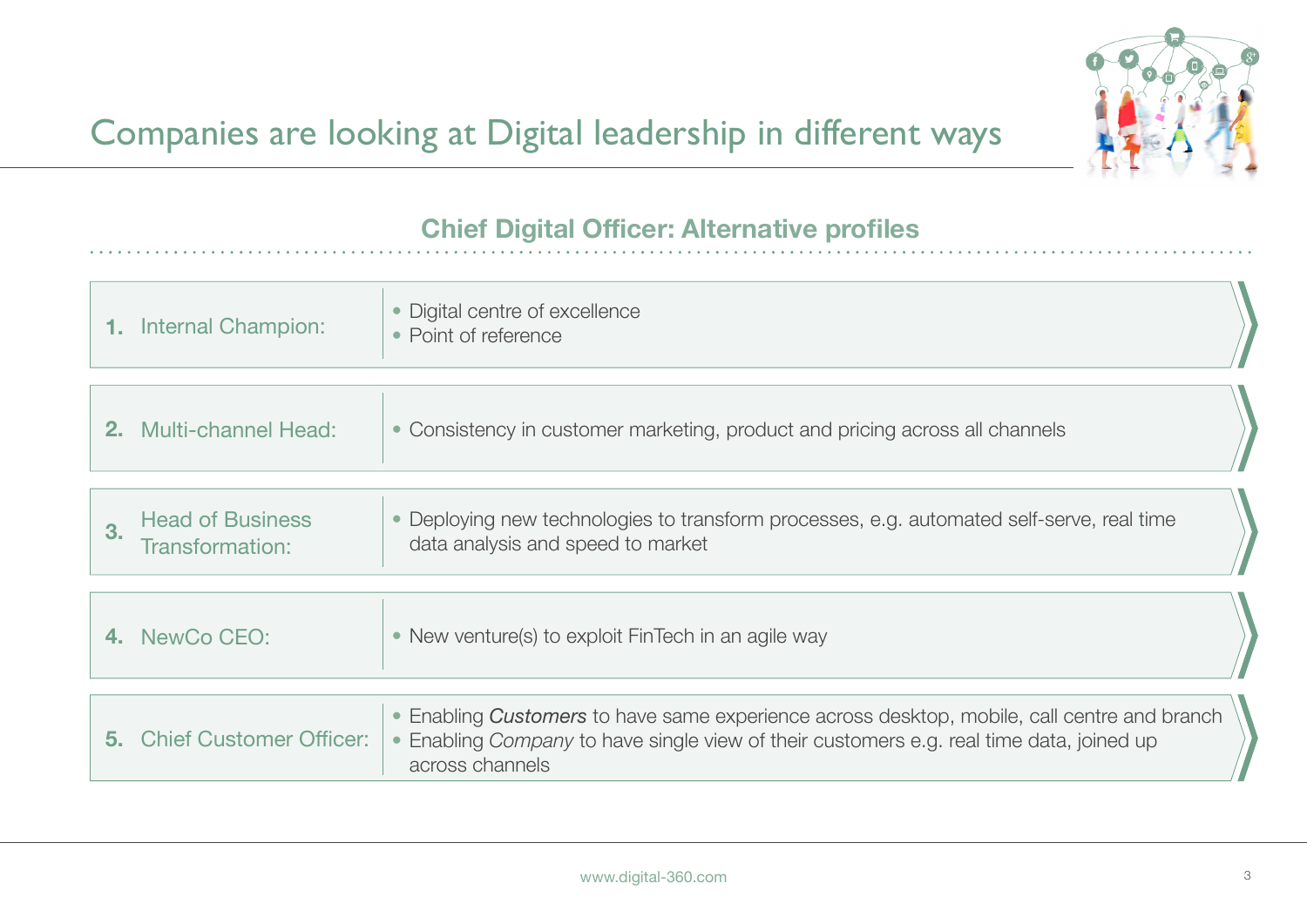Choice of CDO type of role is organisation specific and will typically evolve over time and as capability develops



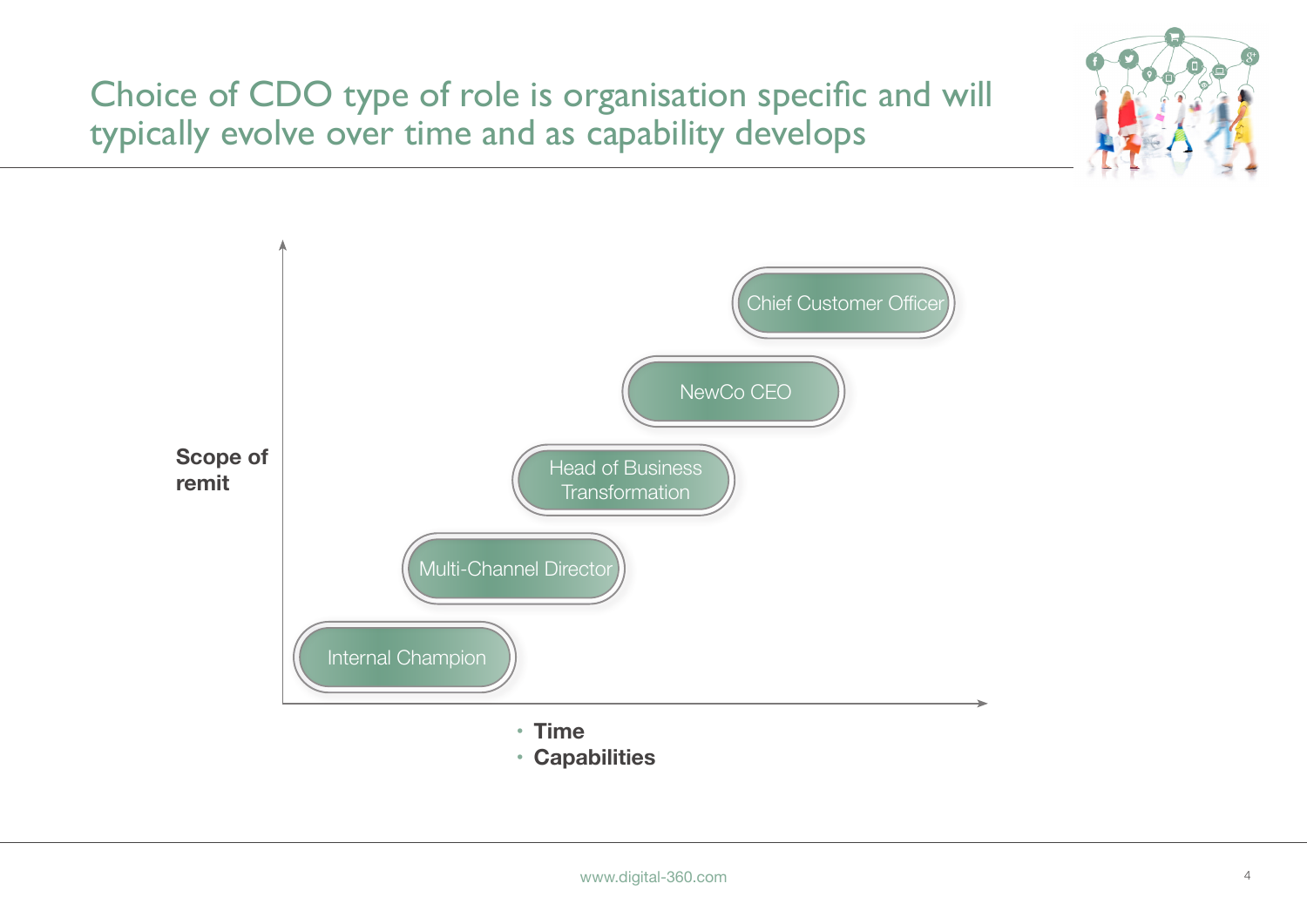# Examples of companies and their selection choices. It is an evolving scene



| Type of role                                     | <b>Example company</b>          |  |
|--------------------------------------------------|---------------------------------|--|
| <b>Internal Champion:</b><br>1.                  | · Experian, Nestlé              |  |
| <b>Multi-channel Head:</b><br>2 <sub>1</sub>     | • Sainsbury's, John Lewis       |  |
| <b>Head of Business</b><br>3.<br>Transformation: | • BP, John Lewis (CIO)          |  |
| 4. New Co CEO:                                   | · Barclays, HomeServe, Unilever |  |
| <b>Chief Customer Officer:</b><br>5.             | • Apple, Burberry, Tesco        |  |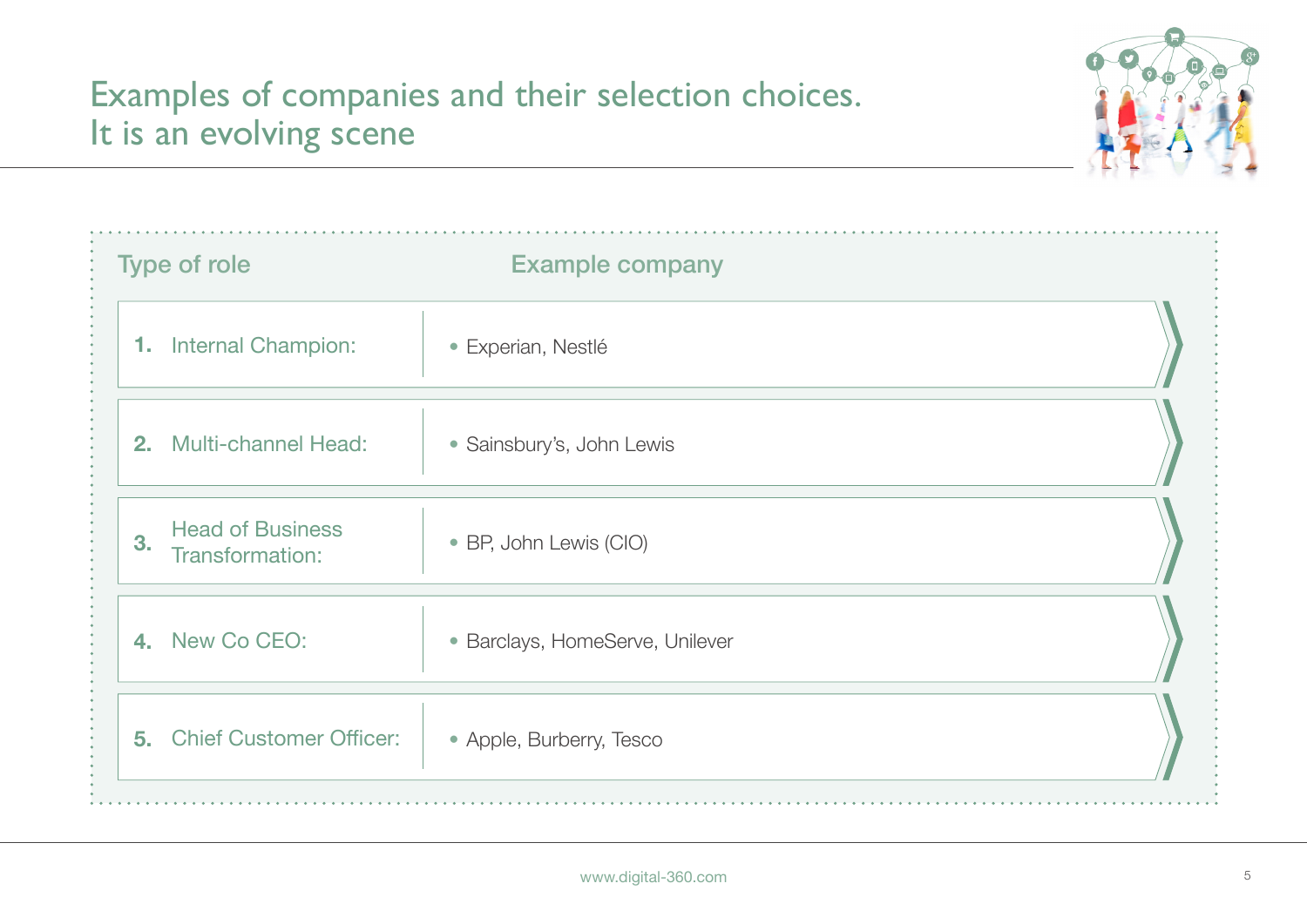### **Contents**



| 1.               | Leadership                   |
|------------------|------------------------------|
| 2.               | <b>Engine Room</b>           |
| 3.               | The "3 keys!"                |
| $\overline{4}$ . | Culture                      |
| 5.               | Talent finding and retention |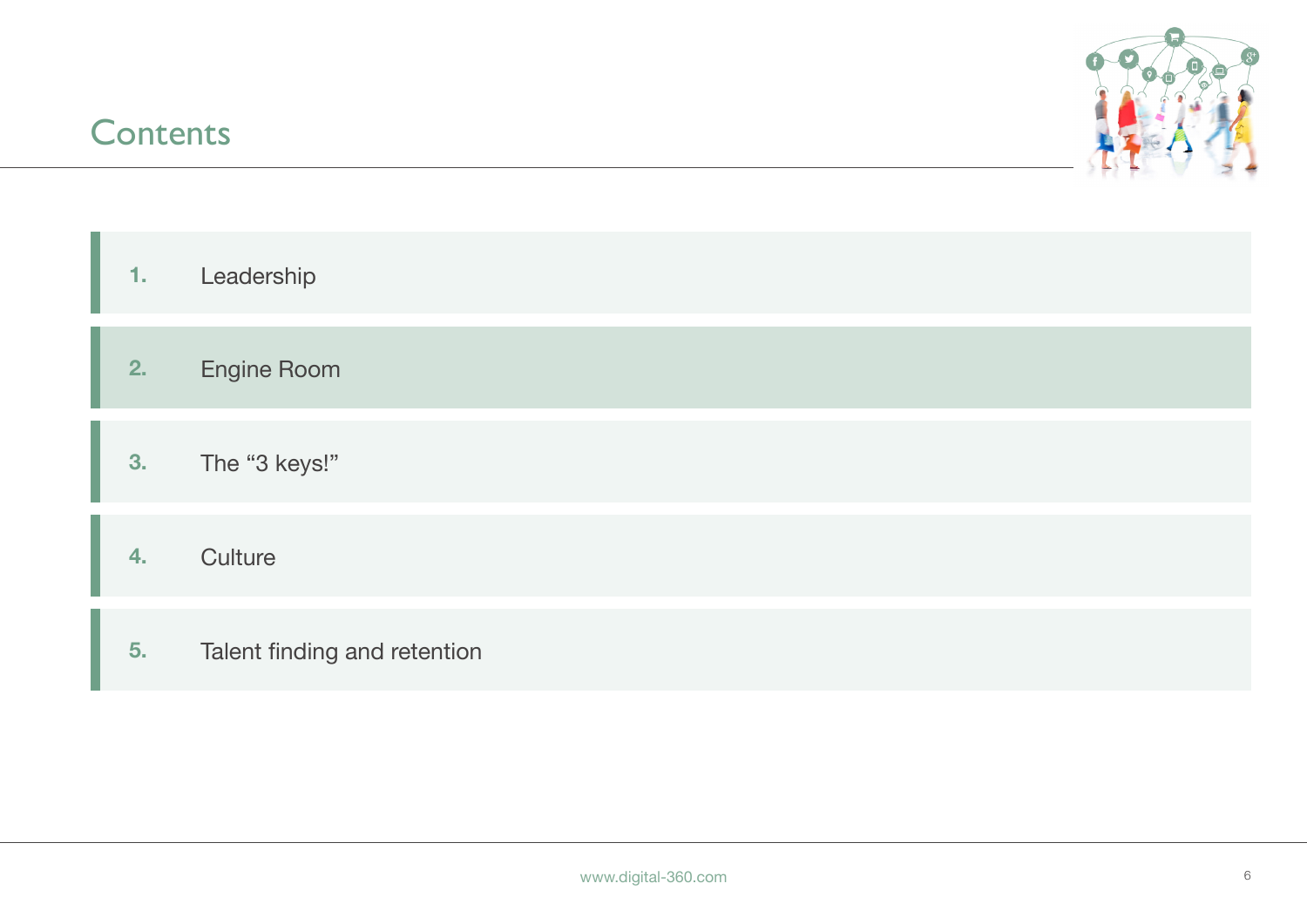

#### *multi-channel / multi device*



are a shared service resource which a Commercial team can draw on and leverage.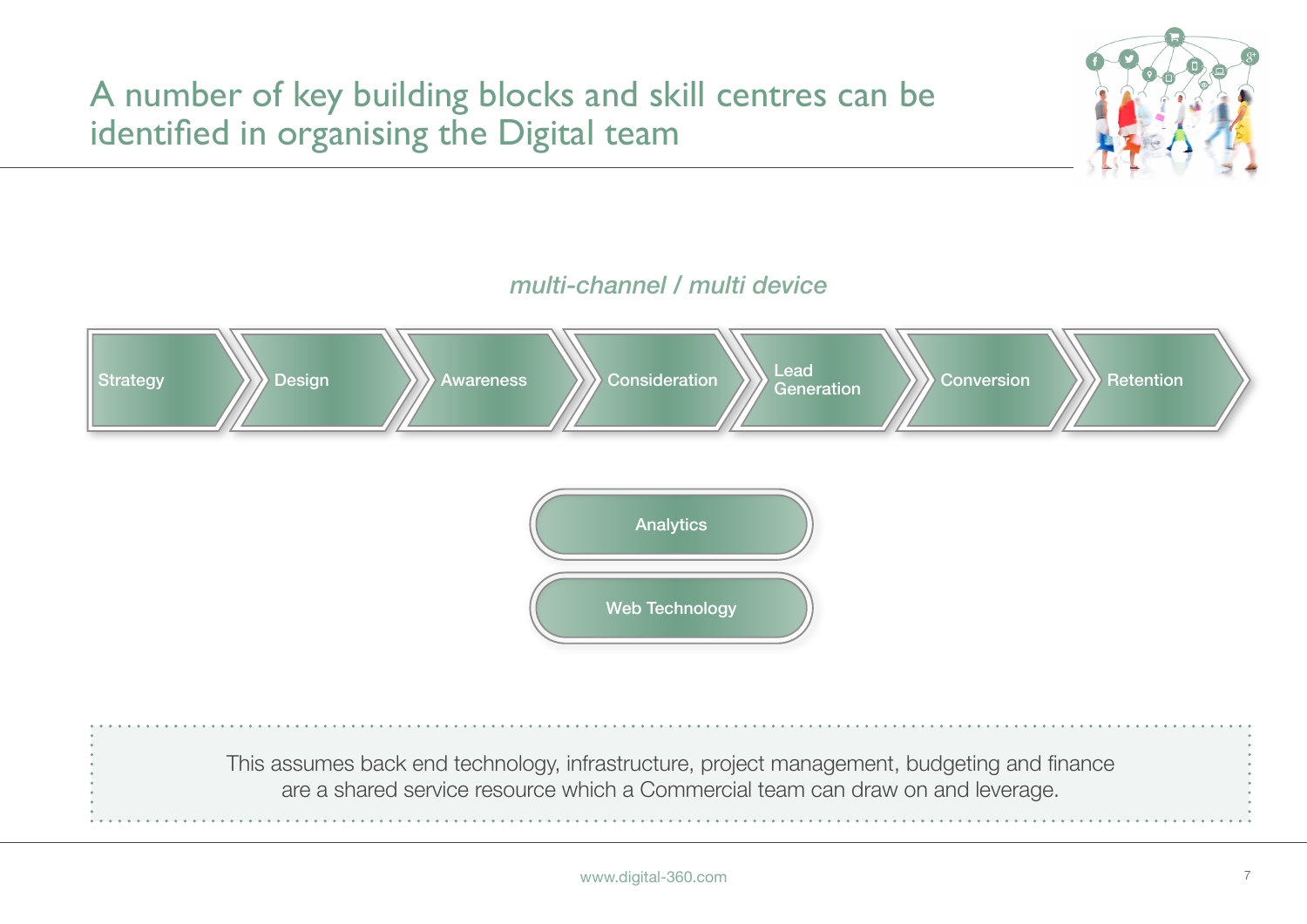### The Digital Leader /CDO can have a wide-range of responsiblities



### Digital Leadership /CDO

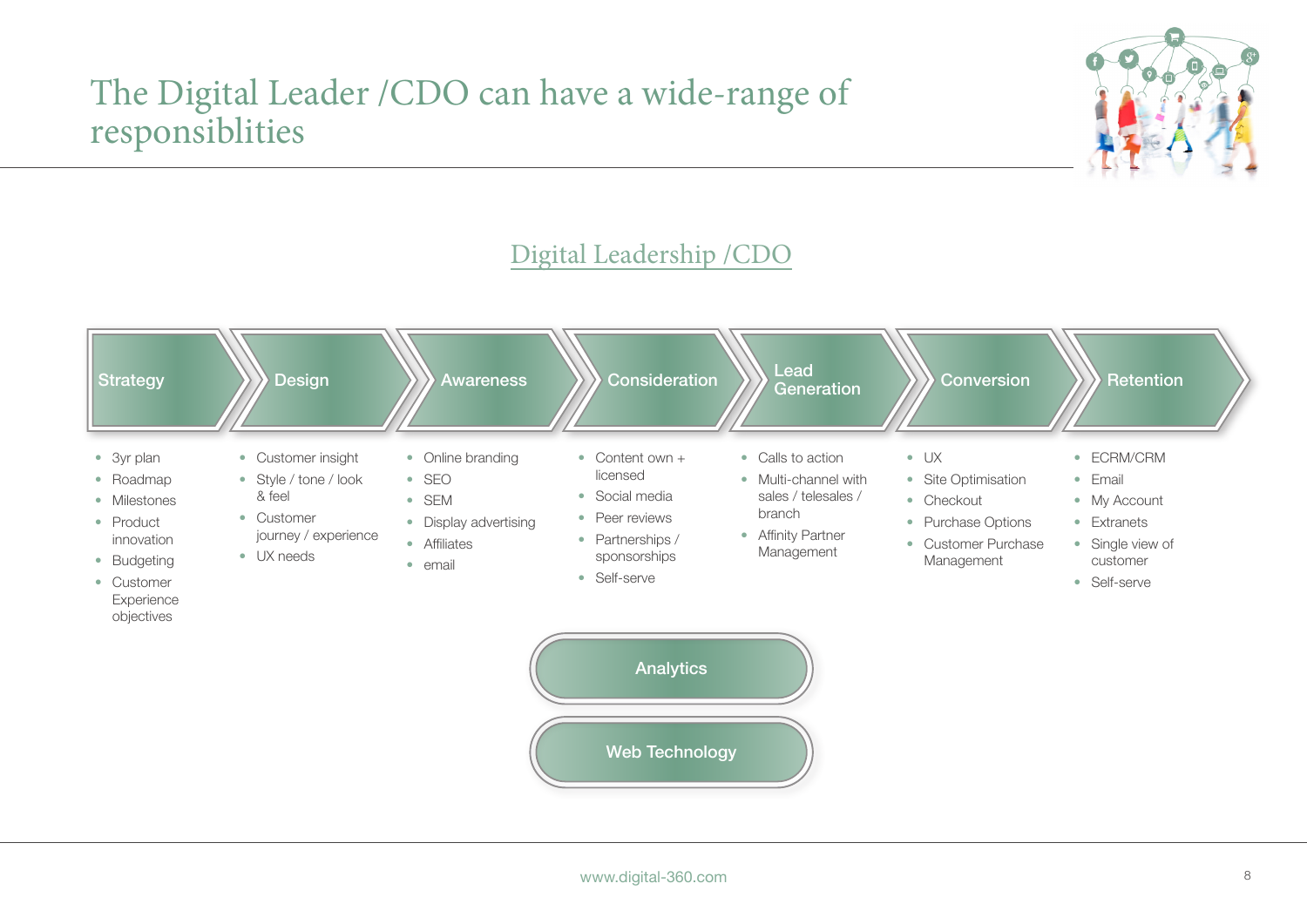

#### *multi-channel / multi device*

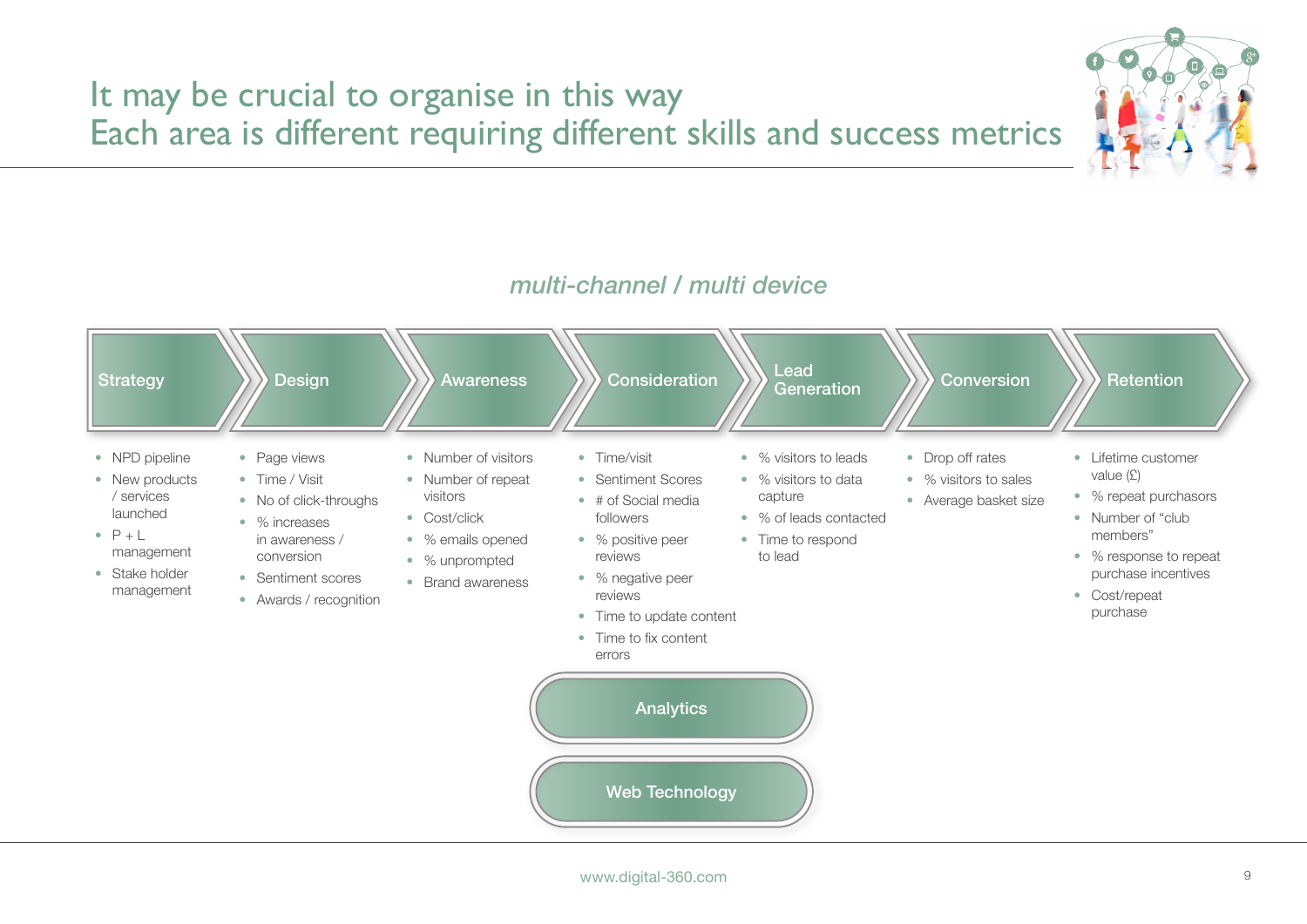### In this context there are 3 core components which form a virtuous circle



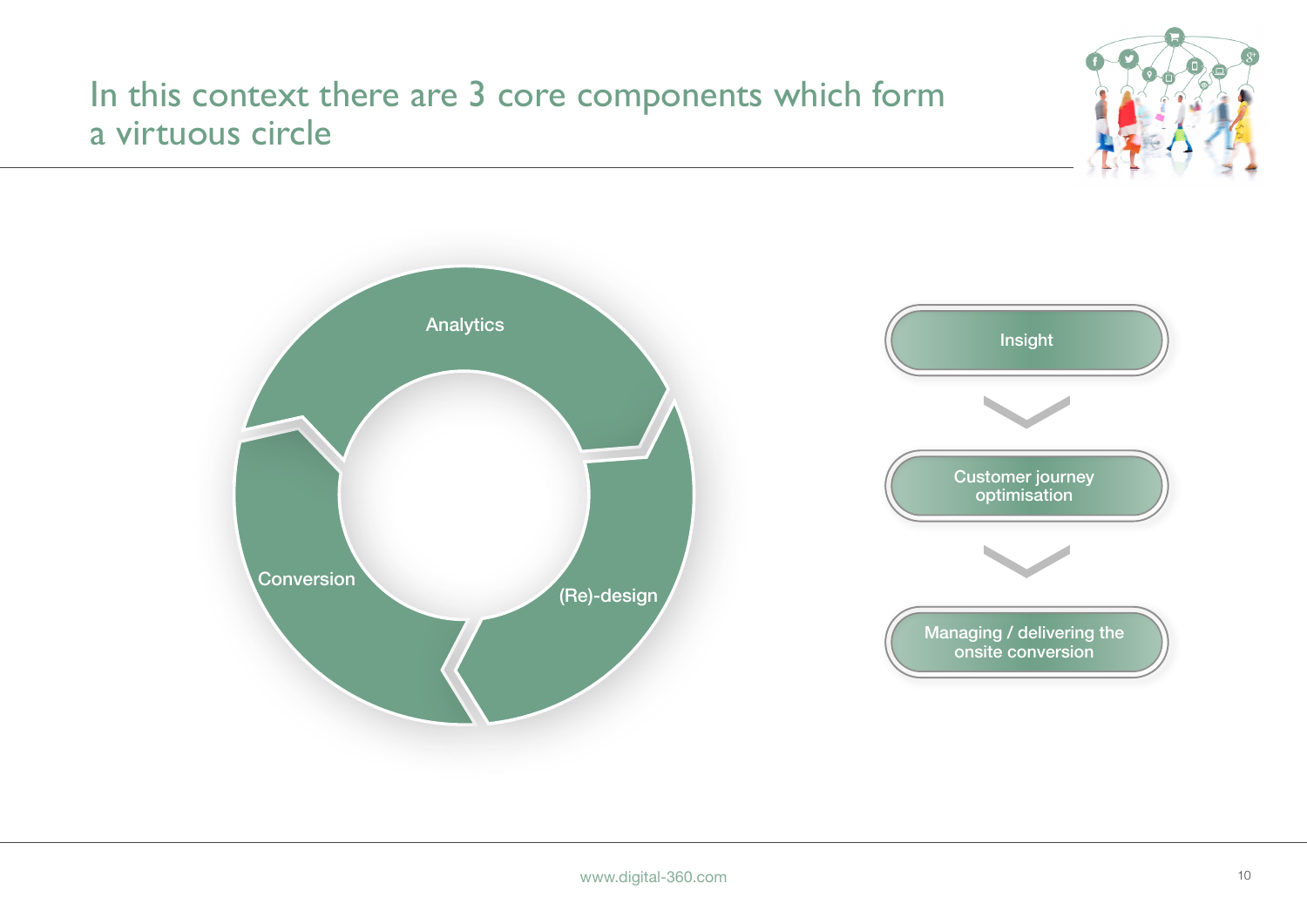### **Contents**



| 1.           | Leadership                   |
|--------------|------------------------------|
| 2.           | <b>Engine Room</b>           |
| 3.           | The "3 keys!"                |
| $\mathbf{4}$ | Culture                      |
| 5.           | Talent finding and retention |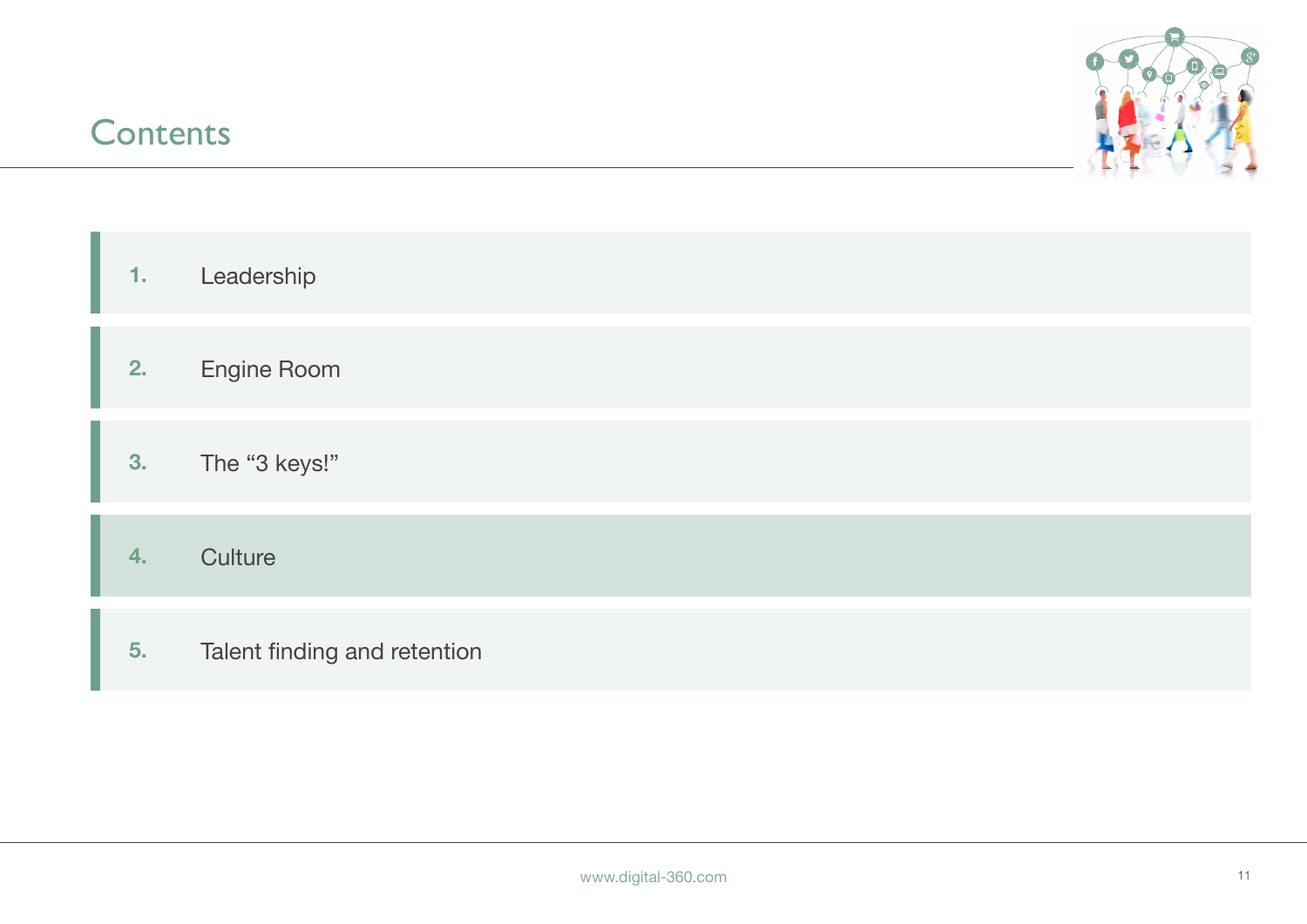# Building the 2020 Digital team is also about embracing the 'digital culture'



- Entreprenurial
- Test-trial-learn-repeat!
- Agile (not "waterfall")
- Project mindset in hours, not weeks
- Encouraging innovation / new ideas
- Acknowledging good digital talent is restless, adventurous, wanting to "pioneer"
- Getting access to best practices at other organisations via new talent, agencies, partnerships

All this while still having sufficient governance, compliance and process control - finding that balance!